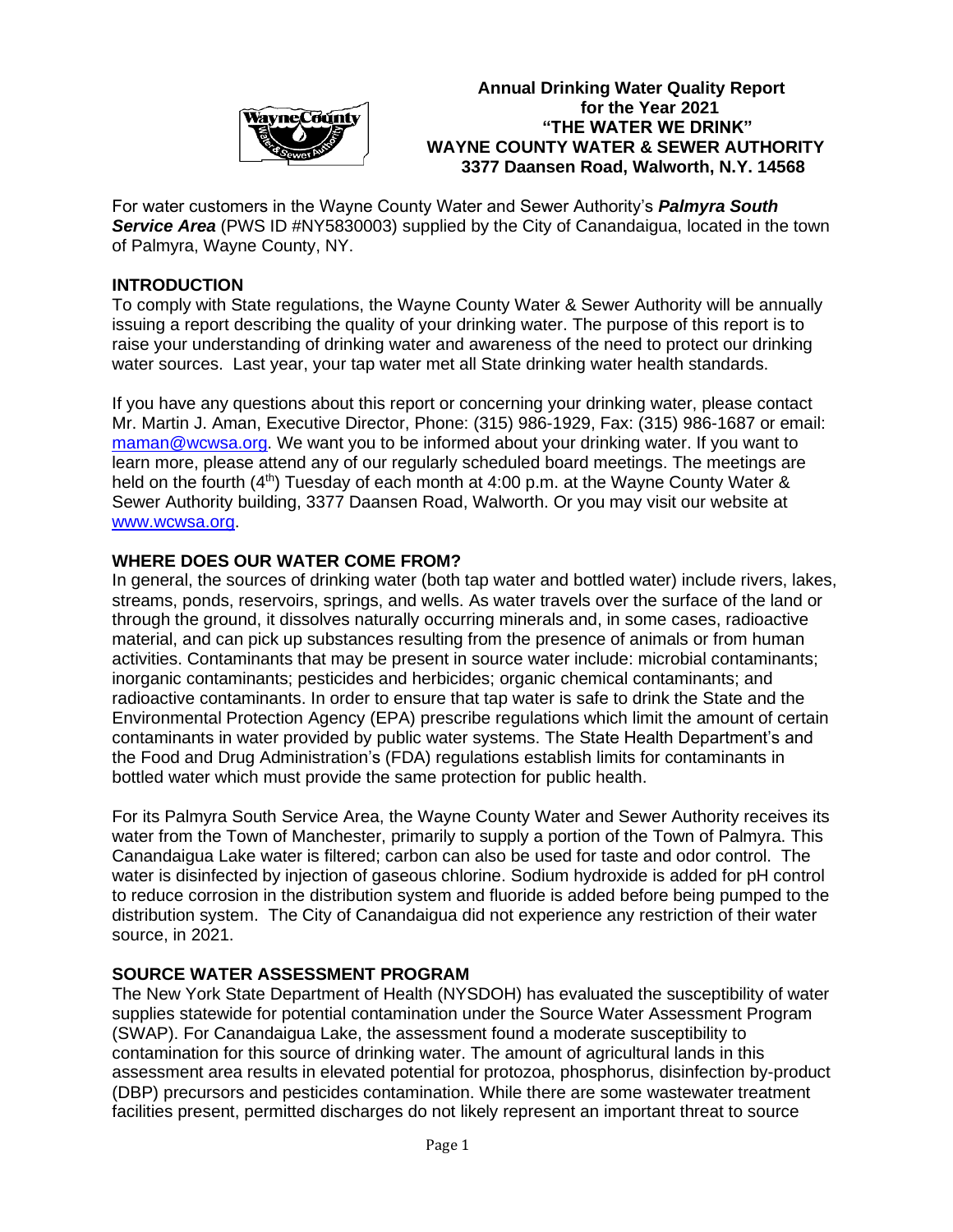water quality based on their density in the assessment area. However, it appears that the total amount of wastewater discharged to surface water in this area is high enough to further raise the potential for contamination (particularly for protozoa.) There are no noteworthy contamination threats associated with other discrete contaminant sources. Because storm and waste water contamination remain potential threats to any source water, the water provided to you undergoes rigorous treatment and testing prior to its delivery. For more information on the SWAP summary and how you can help protect the source of your drinking water contact NYSDOH.

# **FACTS AND FIGURES**

This water system serves approximately 204 people through 68 service connections. The total amount of water delivered to customers in 2021 was approximately 8 million gallons. In this service area, the total water purchased was approximately 8.5 million gallons, the unsold water being water used for firefighting and flushing of mains, as well as water lost through leaks, slowed meters, unauthorized use of water, etc. In 2021, water customers were charged \$4.70 per 1,000 gallons of water, and a \$25.00 basic service charge per quarter. This rate would result in an annual water charge of \$335.00 for a customer using 50,000 gallons per year, an average use for a family of three. \*\*\*The basic service charge reflects a  $\frac{3}{4}$ " – 1  $\frac{1}{2}$ " meter; meters larger than 1 ½" have a basic service charge based on size and type of meter.

# **ARE THERE CONTAMINANTS IN OUR DRINKING WATER?**

As the State regulations require, we routinely test your drinking water for numerous contaminants. These contaminants include: total coliform, turbidity, inorganic compounds, nitrate, nitrite, lead and copper, volatile organic compounds, total trihalomethanes, haloacetic acids, radiological and synthetic organic compounds. The Wayne County Water & Sewer Authority and its suppliers send their samples to independent New York State certified water quality testing laboratories. The accompanying table depicts which compounds were detected in your drinking water. The State allows us to test for some contaminants less than once per year because the concentrations of these contaminants do not change frequently. Some of our data, though representative, are more than one year old.

It should be noted that all drinking water, including bottled drinking water, may be reasonably expected to contain at least small amounts of some contaminants. The presence of contaminants does not necessarily indicate that water poses a health risk. More information about contaminants and potential health effects can be obtained by calling the EPA's Safe Drinking Water Hotline (800) 426-4791 or log on to EPA's Drinking Water Website: [www.epa.gov/safewater/.](http://www.epa.gov/safewater/) If you have questions or concerns about the quality of your water, please feel free to contact the Authority or the local office of the NYSDOH.

 **Mr. Martin J. Aman Ms. Sheryl Robbins Wayne County Water & Sewer Authority NYS Department of Health** 3377 Daansen Road 624 Pre-emption Road Walworth, NY 14568 Geneva, NY 14456 (315) 986-1929 (315) 789-3030 [www.wcwsa.](http://www.wcwsa/)org [www.health.ny.gov](http://www.health.ny.gov/)

The Wayne County Water and Sewer Authority is required to collect and analyze at least one (1) total coliform sample from within the Authority's distribution system per month. No samples exceeded New York State Health Department or EPA drinking water standards.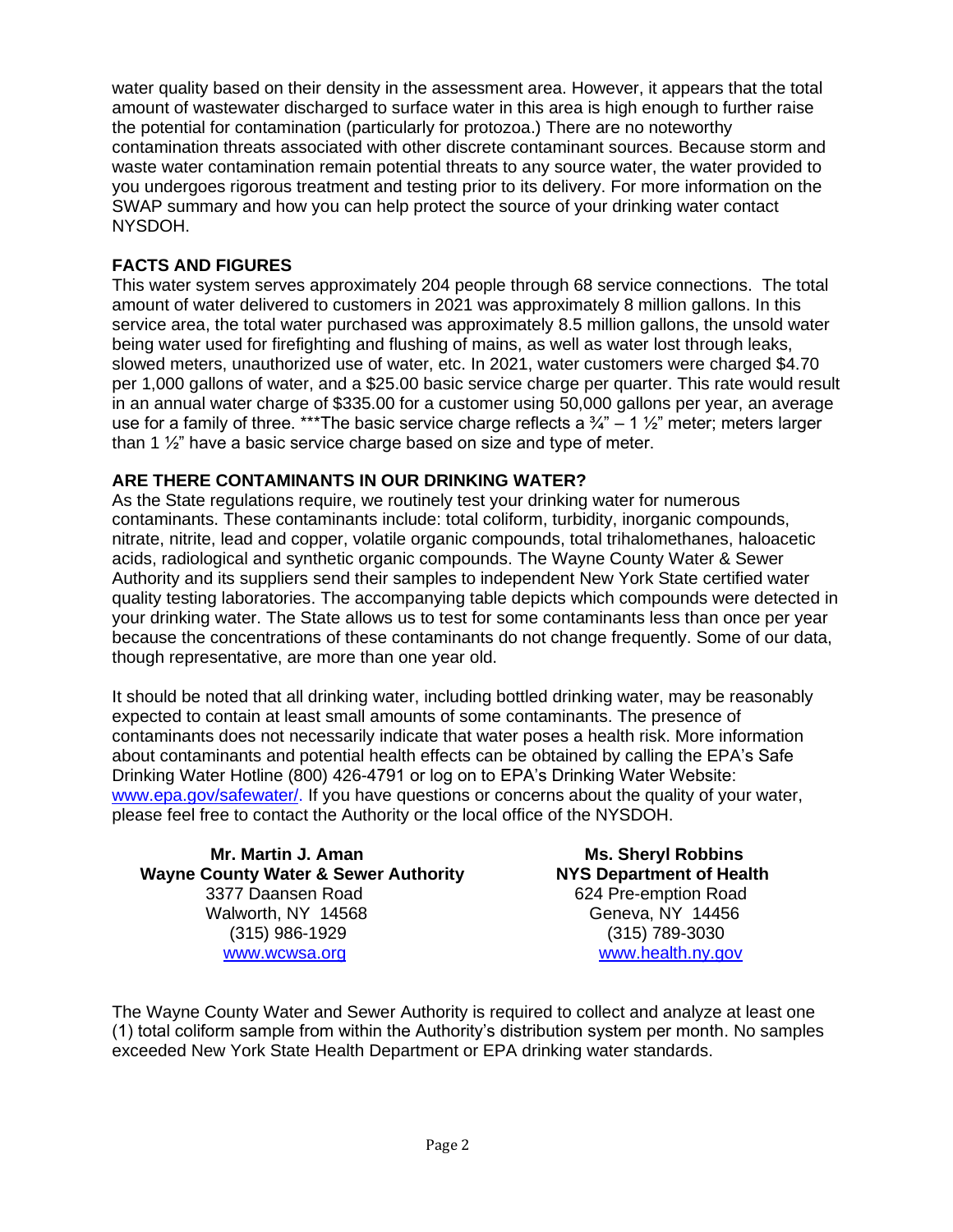# *IMPORTANT INFORMATION ABOUT YOUR DRINKING WATER*

The accompanying table shows the *detected results only* of monitoring for the period of January 1 to December 31, 2021, based upon information as provided by our suppliers**.**

| <b>Substance</b>                                  |            | <b>Units Violation</b><br>Yes/No | <b>MCL</b>                              | Date of       | City of                                              | <b>WCWSA</b>                  | <b>Source</b>                                                                 |
|---------------------------------------------------|------------|----------------------------------|-----------------------------------------|---------------|------------------------------------------------------|-------------------------------|-------------------------------------------------------------------------------|
|                                                   |            |                                  |                                         | <b>Sample</b> | Canandaigua                                          |                               |                                                                               |
| <b>Barium</b>                                     | ppm        | <b>No</b>                        | $\overline{2}$                          | 2/2021        | 0.024                                                | N/A                           | Erosion of natural<br>deposits                                                |
| <b>Nitrates</b>                                   | ppm        | <b>No</b>                        | 10                                      | 2/2021        | 0.33                                                 | N/A                           | Erosion of natural<br>deposits                                                |
| Total<br>Trihalomethanes<br>*footnote 2           | ug/l       | Yes                              | 80                                      | 2021          | $24^6$<br>$6 - 30$                                   | 81<br>(68.99)<br>2021         | By-product of drinking<br>water chlorination                                  |
| HAA5<br>*footnote 2                               | ug/l       | <b>No</b>                        | 60                                      | 2021          | 66 <sup>8</sup><br>34-104                            | 36.5<br>$(22-62)$<br>2021     | By-product of drinking<br>water chlorination                                  |
| Copper<br>*footnote 3                             | ug/l       | <b>No</b>                        | $AL=1300$                               | 6/2020        | $90\% - 2.8$<br>Range of<br>detects<br>$(2.7 - 3.0)$ | 22<br>$(ND-29)$<br>2019       | Corrosion of household<br>plumbing systems;<br>erosion of natural<br>deposits |
| Lead<br>*footnote 3                               | ug/l       | <b>No</b>                        | $AL=15$                                 | 6/2020        | $90\% - 1.8$<br>Range of<br>detects<br>$(-1 - 10)$   | 0.65<br><b>ND-1.3</b><br>2019 | Corrosion of household<br>plumbing systems;<br>erosion of natural<br>deposits |
| <b>Turbidity Combine</b><br>Filter<br>*footnote 4 | <b>NTU</b> | <b>No</b>                        | TT=99% of<br>samples $=$<br>$\leq 0.03$ | 2021          | 0.03 Max<br>$0.03 - 0.25$                            | N/A                           | Soil Runoff                                                                   |
| Turbidity Individual NTU<br>Filter<br>*footnote 4 |            | <b>No</b>                        | TT=99% of<br>samples $=$<br>$\leq 0.03$ | 2021          | $\leq 0.3$                                           | N/A                           | Soil Runoff                                                                   |
| <b>Nickel</b>                                     | ppb        | <b>No</b>                        | 100                                     | 2/2021        | 1.4                                                  | N/A                           | Erosion of natural<br>deposits                                                |
| Chromium                                          | ppb        | <b>No</b>                        | 100                                     | 2/2021        | 1.4                                                  | N/A                           | Erosion of natural<br>deposits; discharge<br>from steel and pulp<br>mills     |
| Alkalinity                                        | ppm        | No                               | N/A                                     | 2021          | 112<br>100-119                                       | N/A                           | Naturally present in the<br>environment                                       |
| <b>Total Organic</b><br>Carbon                    | ppm        | No                               | N/A                                     | 2021          | 2.15<br>$1.8 - 2.4$                                  | N/A                           | Naturally present in the<br>environment                                       |
| Dissolved Organic ppm<br>Carbon                   |            | <b>No</b>                        | N/A                                     | 2021          | 2.13<br>$1.8 - 2.4$                                  | N/A                           | Naturally present in the<br>environment                                       |
| <b>UV254</b>                                      | cm         | No                               | N/A                                     | 2021          | 0.0263<br>0.0221-0.0325                              | N/A                           |                                                                               |
| <b>Specified Ultraviolet</b><br>Absorbance        | $L/mg-m$   | No                               | 2                                       | 2021          | 1.24<br>$0.98 - 1.6$                                 | N/A                           |                                                                               |
|                                                   |            |                                  |                                         |               |                                                      |                               |                                                                               |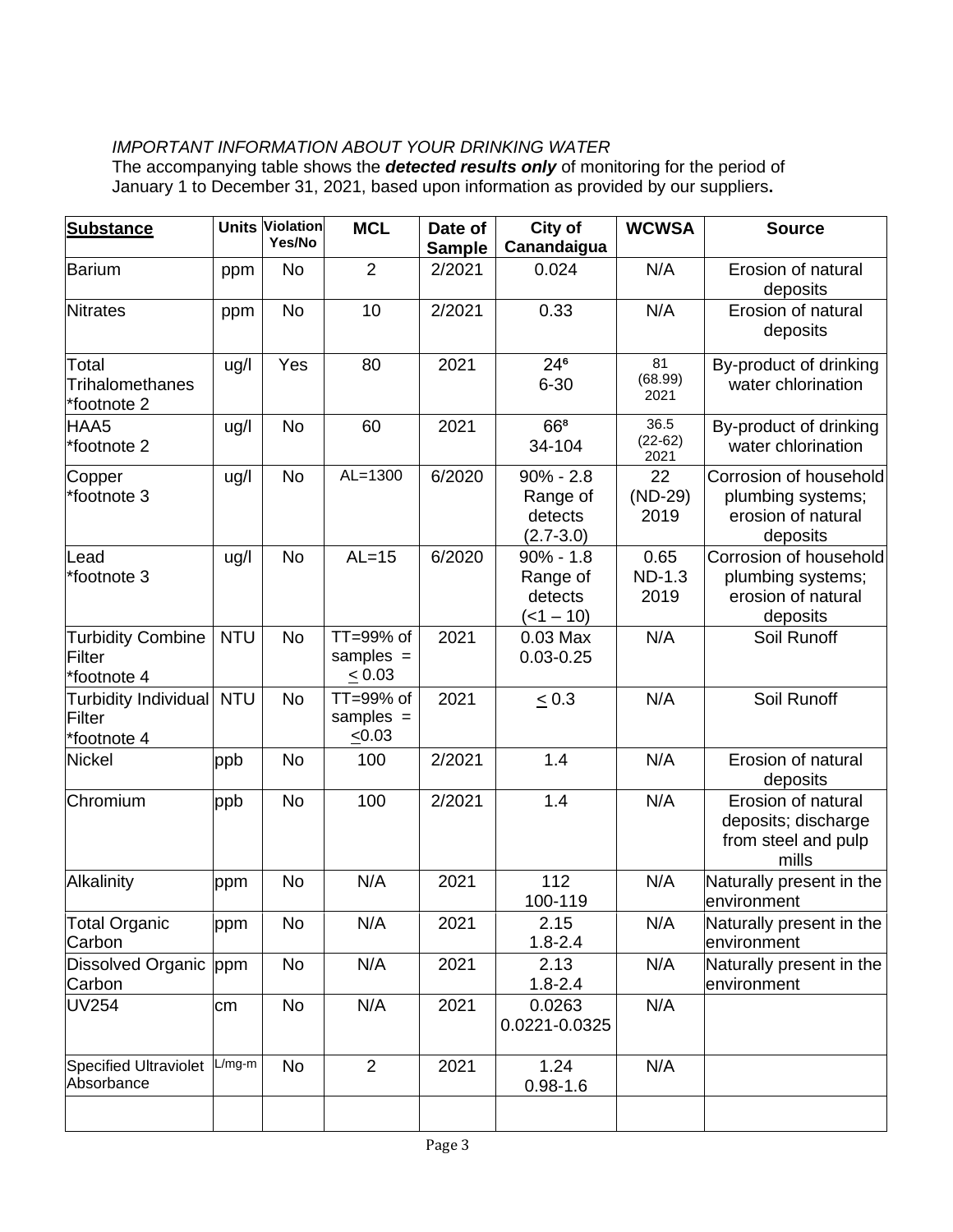| Fluoride<br>*footnote 1 | mg/L  | <b>No</b> | 2.2 | 2021    | 0.79<br>$0.61 - 1.50$ | N/A | Natural and additive<br>which promotes strong<br>teeth |
|-------------------------|-------|-----------|-----|---------|-----------------------|-----|--------------------------------------------------------|
| Gross Alpha             | pCi/l | <b>No</b> | 15  | 12/2013 | <b>ND</b>             | N/A | Erosion of natural<br>deposits                         |
| Radium/226              | pCi/I | <b>No</b> | 5   | 2/2013  | <b>ND</b>             | N/A | Erosion of natural<br>deposits                         |
| Radium/228              | pCi/l | <b>No</b> | 5   | 2/2013  | 0.4                   | N/A | Erosion of natural<br>deposits                         |

\**footnote 1* (Fluoride) – Fluoride is added to the water supply to help promote strong teeth. The NYS Department of Health recommends an optimal fluoride concentration range of 0.7 ppm to 1.2 ppm. Measured on laboratory's finished water.

\**footnote 2* (TTHM & HAA5) *–* This level represents the highest Locational Running Annual Average (LRAA) calculated quarterly from data collected. Routine sampling analyzed quarterly for disinfection byproducts indicate the presence of Total Trihalomethanes (TTHMs) at a locational running average of 81 micrograms per liter (ug/L) which exceeds the maximum contaminant level (MCL) of 80 ug/L.

*\*footnote 3* (Lead & Copper) - The level presented represents the 90th percentile of the 5 samples collected. The action level for copper or lead was not exceeded at any of the 5 sites tested.

*\*footnote 4* (Turbidity) -Turbidity is a measure of the cloudiness of the water. This is tested because it is a good indicator of the effectiveness of the filtration system. At no time in 2021 did the turbidity exceed 1.0 NTU. State regulations require that turbidity must always be below 1 NTU. The regulations require that 95% of the turbidity samples collected have measurements below < 0.3 NTU.

**Lead:** Lead in drinking water is rarely the sole cause of lead poisoning, but it can add to a person's total lead exposure. All potential sources of lead in the household should be identified and removed, replaced or reduced. Please visit our website, [www.wcwsa.org](http://www.wcwsa.org/) for more information on lead.

**Copper**: Copper is an essential nutrient, but some people who drink water containing copper in excess of the action level over a relatively short period of time could experience gastrointestinal distress. Some people who drink water containing in excess of the action level over many years could suffer liver or kidney damage. People with Wilson's Disease should consult their personal doctor.

## **DEFINITIONS OF TERMS IN TABLE**

**Maximum Contaminant Level (MCL):** The highest level of a contaminant that is allowed in drinking water. MCLs are set as close to the MCLGs as feasible.

**Maximum Contaminant Level Goal (MCLG):** The level of a contaminant in drinking water below which there is no known or expected risk to health. MCLGs allow for a margin of safety.

**Maximum Residual Disinfectant Level (MRDL):** The highest level of a disinfectant allowed in drinking water. There is convincing evidence that addition of a disinfectant is necessary for control of microbial contaminants.

**Maximum Residual Disinfectant Level Goal (MRDLG):** The level of a drinking water disinfectant below which there is no known or expected risk to health. MRDLGs do not reflect the benefits of the use of disinfectants to control microbial contamination.

**Action Level (AL):** The concentration of a contaminant which, if exceeded, triggers treatment or other requirements which a water system must follow.

**Treatment Technique (TT)**: A required process intended to reduce the level of a contaminant in drinking water.

**Non-Detects (ND):** Laboratory analysis indicates that the constituent is not present.

**Nephelometric Turbidity Unit (NTU):** A measure of the clarity of water. Turbidity in excess of 5 NTU is just noticeable to the average person.

**Milligrams per liter (mg/l):** Corresponds to one part of liquid in one million parts of liquid (parts per million – ppm).

**Micrograms per liter (ug/l):** Corresponds to one part of liquid in one billion parts (parts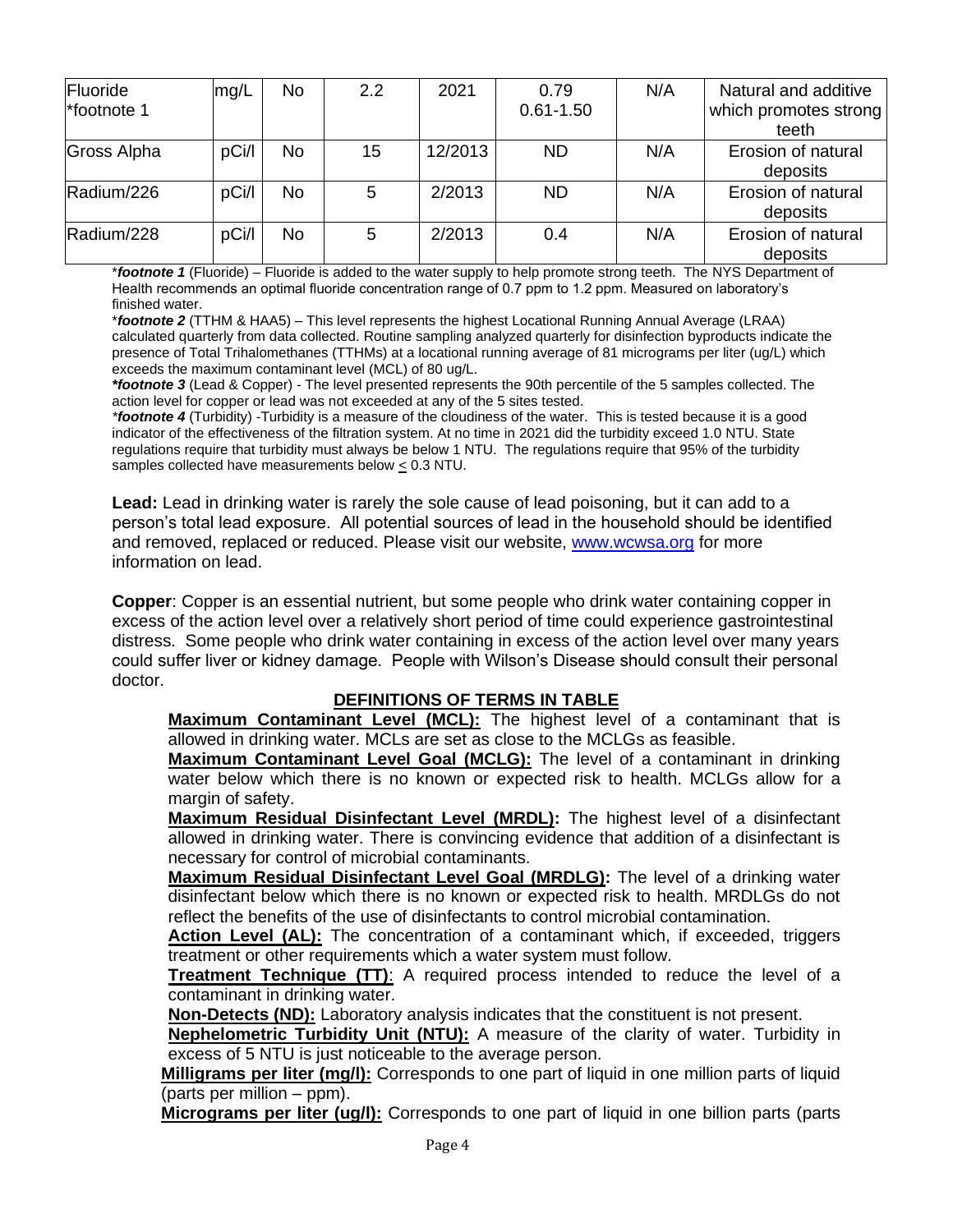per billion - ppb). **Nanograms per liter (ng/l):** Corresponds to one part of liquid to one trillion parts of liquid (parts per trillion  $-$  ppt). **Picograms per liter (pg/l):** Corresponds to one part per of liquid to one quadrillion parts of liquid (parts per quadrillion – ppq). **PicoCuries per liter (pCi/L):** A measure of the radioactivity in water. **Millirems per year (mrem/yr):** A measure of radiation absorbed by the body. **Million Fibers per Liter (MFL):** A measure of the presence of asbestos fibers that are longer than 10 micrometers. **Not applicable (NA) Not Sampled (NS)** 

**Not Required (NR) Not Required to Sample (NRS)**

#### **WHAT DOES THIS INFORMATION MEAN?**

As you can see by the above table, limited portions of our system did have violations. One for TTHM's during a calendar quarter that affected portions of the Town of Palmyra. After the December 2021 testing, the results brought the average back into compliance. We have learned through our testing that some contaminants have been detected; however, these contaminants were detected below the level allowed by the State.

#### **IS OUR WATER SYSTEM MEETING OTHER RULES THAT GOVERN OPERATIONS?**

During 2021 our system was in compliance with applicable State drinking water operating, monitoring and reporting requirements.

#### **DO I NEED TO TAKE SPECIAL PRECAUTIONS?**

Although our drinking water met or exceeded state and federal regulations, some people may be more vulnerable to disease causing microorganisms or pathogens in drinking water than the general population. Immuno-compromised persons such as persons with cancer undergoing chemotherapy, persons who have undergone organ transplants, people with HIV/AIDS or other immune system disorders, some elderly, and infants can be particularly at risk from infections. These people should seek advice from their health care provider about their drinking water. EPA/CDC guidelines on appropriate means to lessen the risk of infection by Cryptosporidium, Giardia and other microbial pathogens are available from the Safe Drinking Water Hotline (800- 426-4791).

#### **INFORMATION ON FLUORIDE ADDITION**

This supplier's system is one of the many drinking water systems in New York State that provides drinking water with a controlled, low level of fluoride for consumer dental health protection. Fluoride is added to your water by the City of Canandaigua before it is delivered to us. According to the United States Centers for Disease Control, fluoride is very effective in preventing cavities when present in drinking water at a properly controlled level. To ensure that the fluoride supplement in your water provides optimal dental protection, the City of Canandaigua monitor fluoride levels on a daily basis to make sure fluoride is maintained at a target level of 0.7 mg/L (parts per million). During 2021 monitoring showed that fluoride levels in your water were within 0.79 mg/l of the target level. None of the monitoring results showed fluoride at levels that exceeded the 2.2 mg/l MCL for fluoride.

#### **WHY SAVE WATER AND HOW TO AVOID WASTING IT?**

Although our system has an adequate amount of water to meet present and future demands, there are a number of reasons why it is important to conserve water.